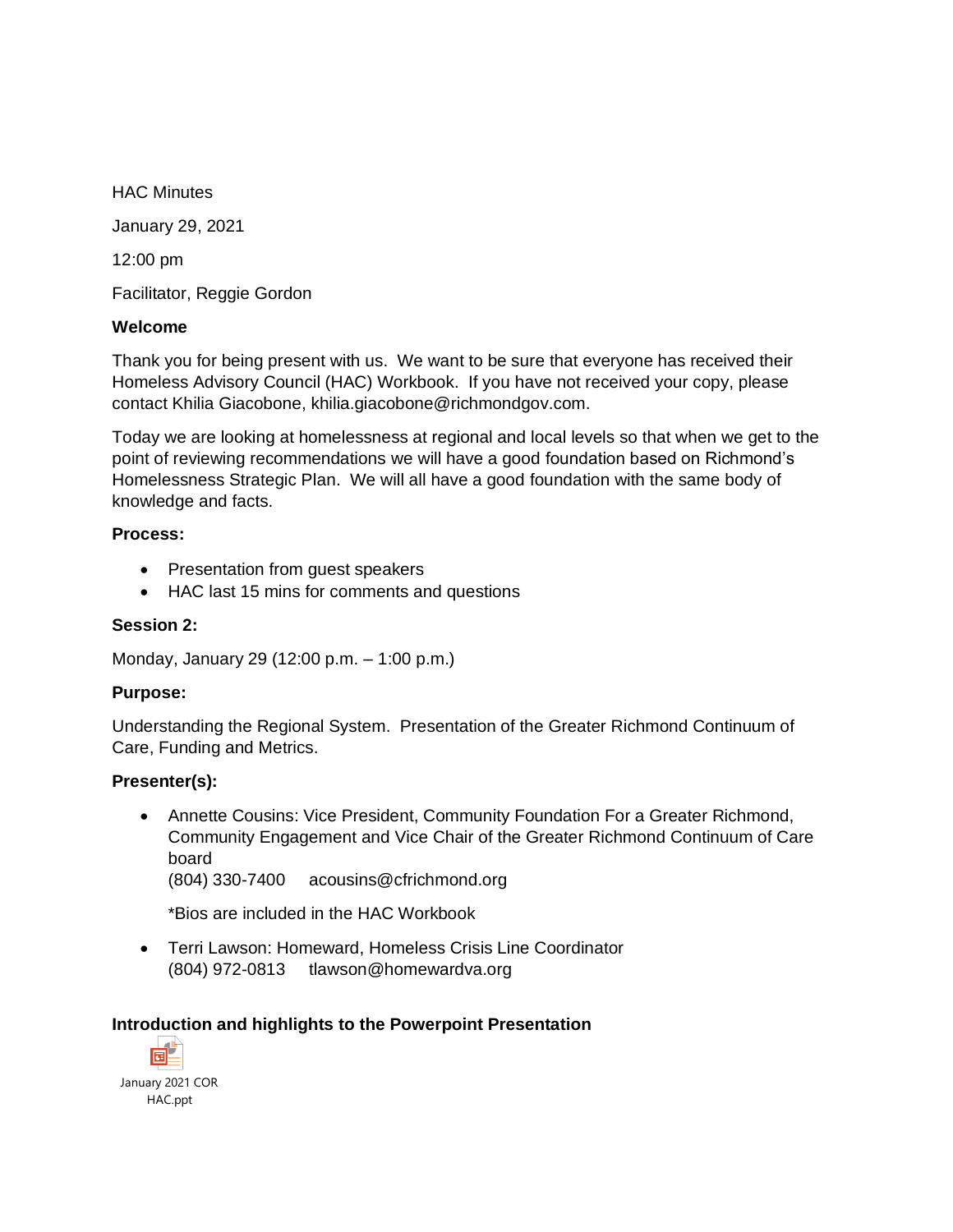Matthew Desmond, author of Evicted states that "Without a home, everything else falls apart." Most believe in the idea that decent affordable housing should be a basic right for everyone in this country. This is also a really good grounding and why we focus on a housing first approach and homelessness, because we know that it is easier to solve almost any problem when you have stable shelter, then it is to solve it when you do not have that stable shelter. Housing first is really the fundamental best practice that our homeless services system operates. We believe that everyone should be able to access housing in our community.

We know that our system cannot provide that housing to everyone who needs it. Here is how the system operates and how we help individuals access that permanent housing, given the limited resources that are available for everyone who needs it.

### **Goals for today:**

- Our intention is that this power point program will be for everyone to use as a resource in the future. That it can serve as a resource in further conversations.
- Touch briefly on the best practices.
- Walk through how an individual moves through the system.
- Cover the function of the Greater Richmond Continuum of Care and Homeward's role in our community.
- Do a little bit of a deep dive into the funding that's available to address homelessness and the coordinated entry which functions as the front door to the homeless Services System.

## **CONTINUUM OF CARE**

- 1. The Continuum of Care (COC) is a community coalition that is dedicated to helping our most vulnerable neighbors exit homelessness. The ideal goal is that we are ending homelessness for that individual and for our community not just managing the condition of homelessness.
- 2. There is a network of COC's across the country. It is a structure that is mandated by HUD in order to manage the federal resources that are allocated to our community to address the needs of our neighbors and homelessness crisis.
- 3. The Continuum of Care is a committee that is comprised of representatives from local government, local funding sources, non-profits and individuals who work at homelessness, but who do not work for funded agencies. This committee makes recommendations for federal and state funding. The COC is open to any member of the community who wants to join, there is no fee to participate. It is guided by the data collected by using the Homeless Management Information System, HMIS. This is a requirement at the federal level that all of our funded agencies collect their data in a central system, this allows us to compare one project to another locally. It also allows the federal government to be able to compare outcomes across COC's in the country so that we have consistent data on what's working and what isn't working in particular regions.
- 4. The COC board along with Homeward, plans for the system to ensure that we are staying on top of best practices, understand what's working in other communities and making sure that if there's something changing here locally that we're seeing in the data or that we're hearing from individuals that are experiencing homelessness, that we're really responsive to that information and adjusting the way that our system works to best meet the needs of our community.

#### **HOMEWARD**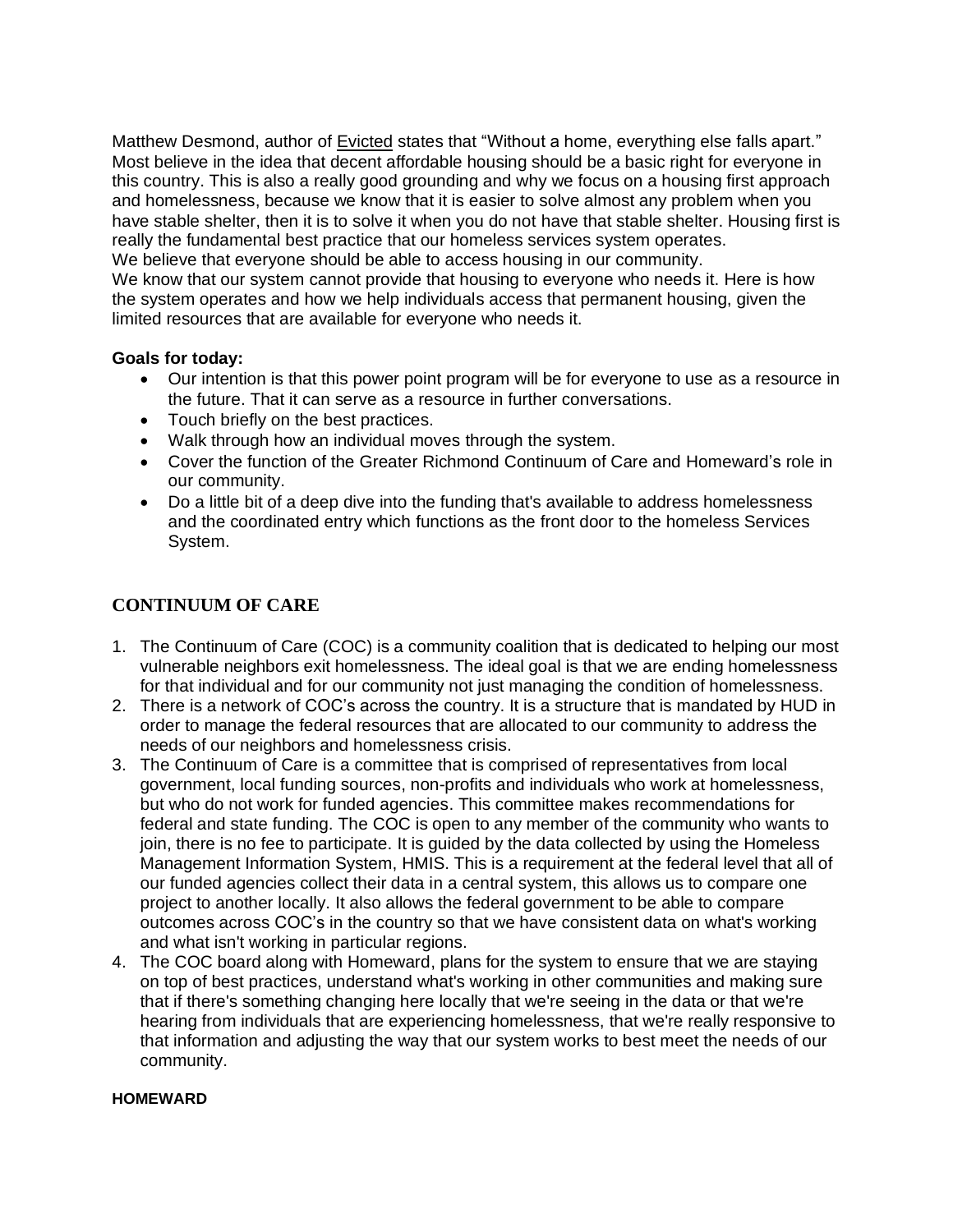- 1. Homeward was created as a non-profit organization in1998 with the intention that they could support the Greater Richmond Continuum of Care. It is led and supported by a board of directors. It has organizational bylaws and other policies. The staff is comprised of a very professional, compassionate and diverse group of smart individuals; they are dedicated to this work, day in and day out and have been able and had to and respond to everything that's going during this extraordinary time and we have been able to expand and increase our staff and the volunteers. This has been under the dedicated leadership of Kelly King Horne as the Executive Director, she has been with this agency for over 13 years.
- 2. Our key programs:
	- We support the team of care operations and that we help fulfill the responsibilities of the COC and those requirements.
	- We oversee the data management and the Homeless Management Information System (HMIS). We are responsible for this database that crosses over 14 different providers and well over 50 users along with the coordinating piece for collecting that data and reporting out.
	- We definitely have a role with our strategic Community Partnerships when we think about what is going to fall or come under the umbrella where we also support Homeward the homeless crisis line and that in and of itself is a community collaborative.
	- We also figured out a way to address what happened with the pandemic back in early, March of last year. We stepped up to meet those needs; everything that was happening was aligned with our purpose and mission, which is to fight homelessness.

# **FUNDING**

- 1. What funding looks like for homelessness in our region? The information can be better understood through the powerpoint slide presentation. It shows all of the funding that's flowing into the programs:
	- From the coordinated entry as the way that individuals enter the homelessness system, emergency shelter, which is ideally a short-term stay that then leads to permanent housing through either rapid rehousing permanent Supportive Housing or an individual being able to resolve their homelessness themselves through the Out of a case manager while they're in emergency shelter, all of those activities across our are supported agencies require substantial funding in order to make this happen.
	- We have thousands of people would go through our system every year and who are moved towards stability through the funding that comes through the COC.
- 2. Funding sources include:
	- Federal dollars that come into our community through HUD.
	- State dollars through a program called Homeless Solutions, which is actually a technically a combination of Federal dollars in State dollars.
	- City of Richmond emergency Solutions grants and Henrico County Emergency Solutions grants. These are Federal dollars that are allocated in different ways. It is through specific localities and the City of Richmond Henrico both receive allocations of those dollars all of those dollars though are regulated by HUD.
	- Some of these are funds come into our homeless service agencies through local government and there are some additional dollars that may come in through State Housing Trust Fund grants.
	- United Way, Public and Private Foundations, and individual donors, most if not all of the HUD regulated funding on the left hand side requires some degree of local match of those dollars.